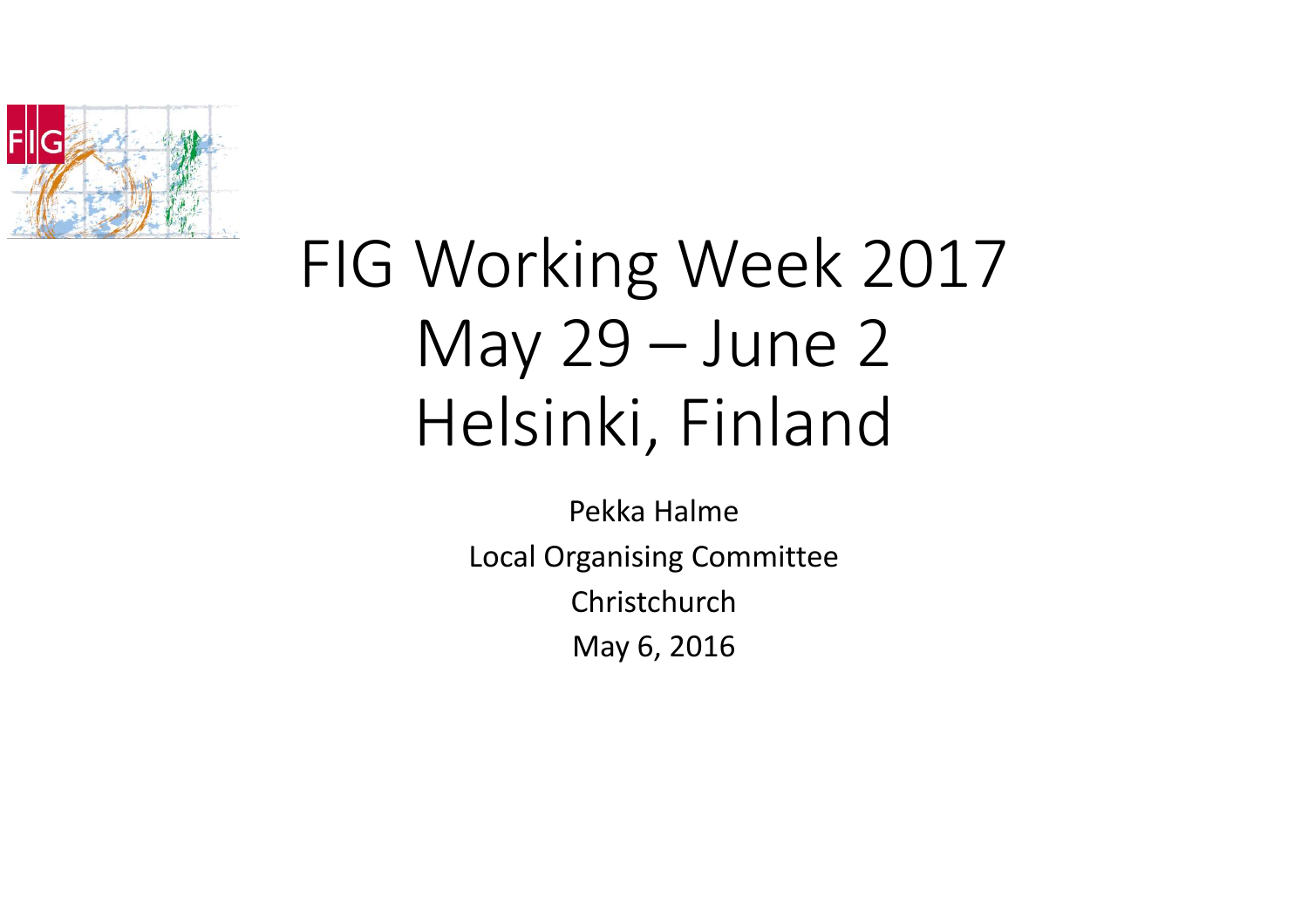

- •Founded 1550
- • Population
	- Helsinki 625 000
	- Capital Region 1,2 Million
- • Location
	- 60° 10′ 15″ N, 24° 56′ 15″ <sup>E</sup>

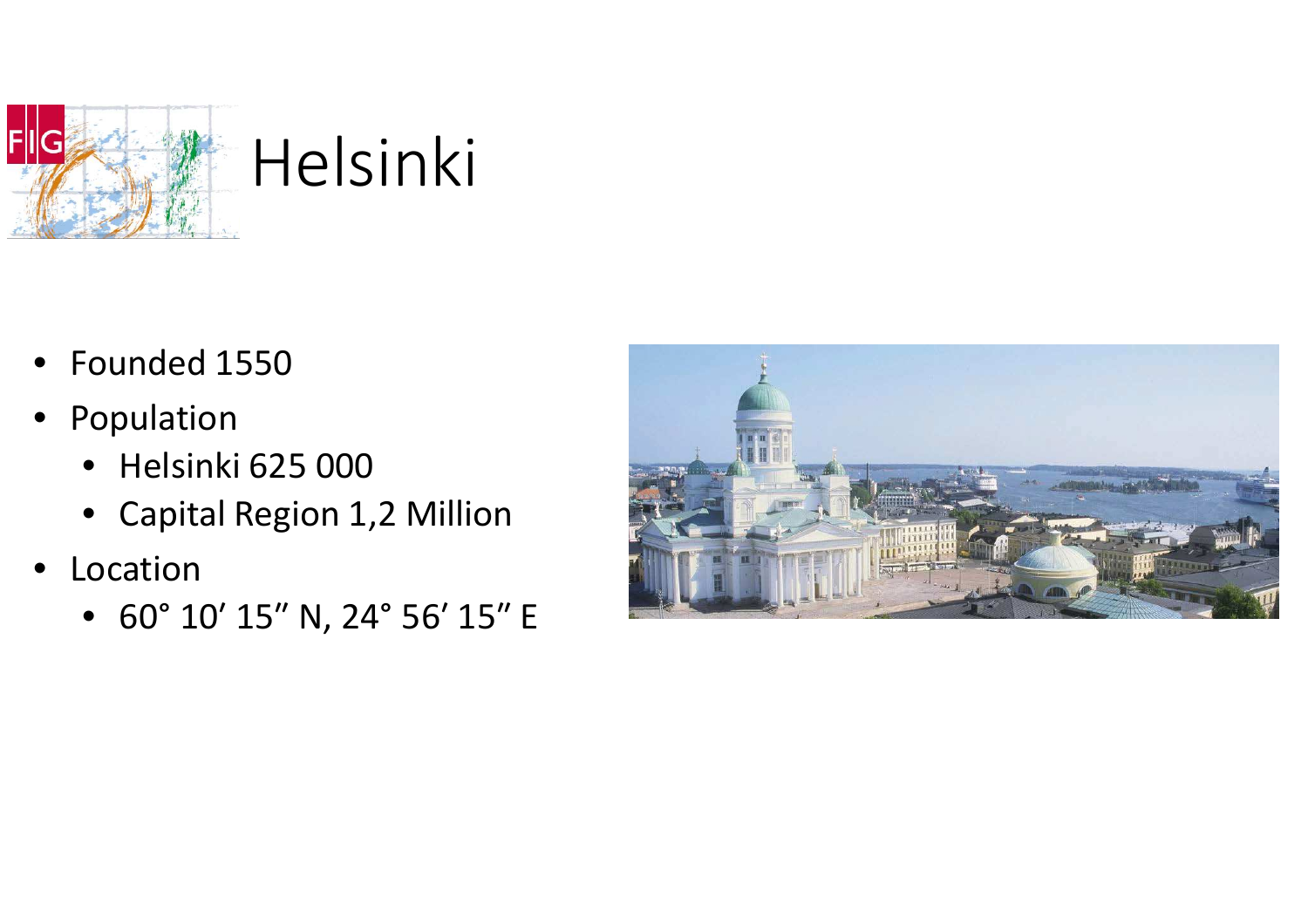

#### What we have so far...

- • LOC representing the MIL, MAKLI and the National Land Survey since late 2014
- • Lease agreement with the Convention Centre Messukeskus and Dinner Venues
- •Agreement with a DMC
- • Welcome Reception sponsored by the City of Helsinki
- • Information about the Working Week, Helsinki, Finland, and getting there will be available at the WW website http://www.fig.net/fig2017/

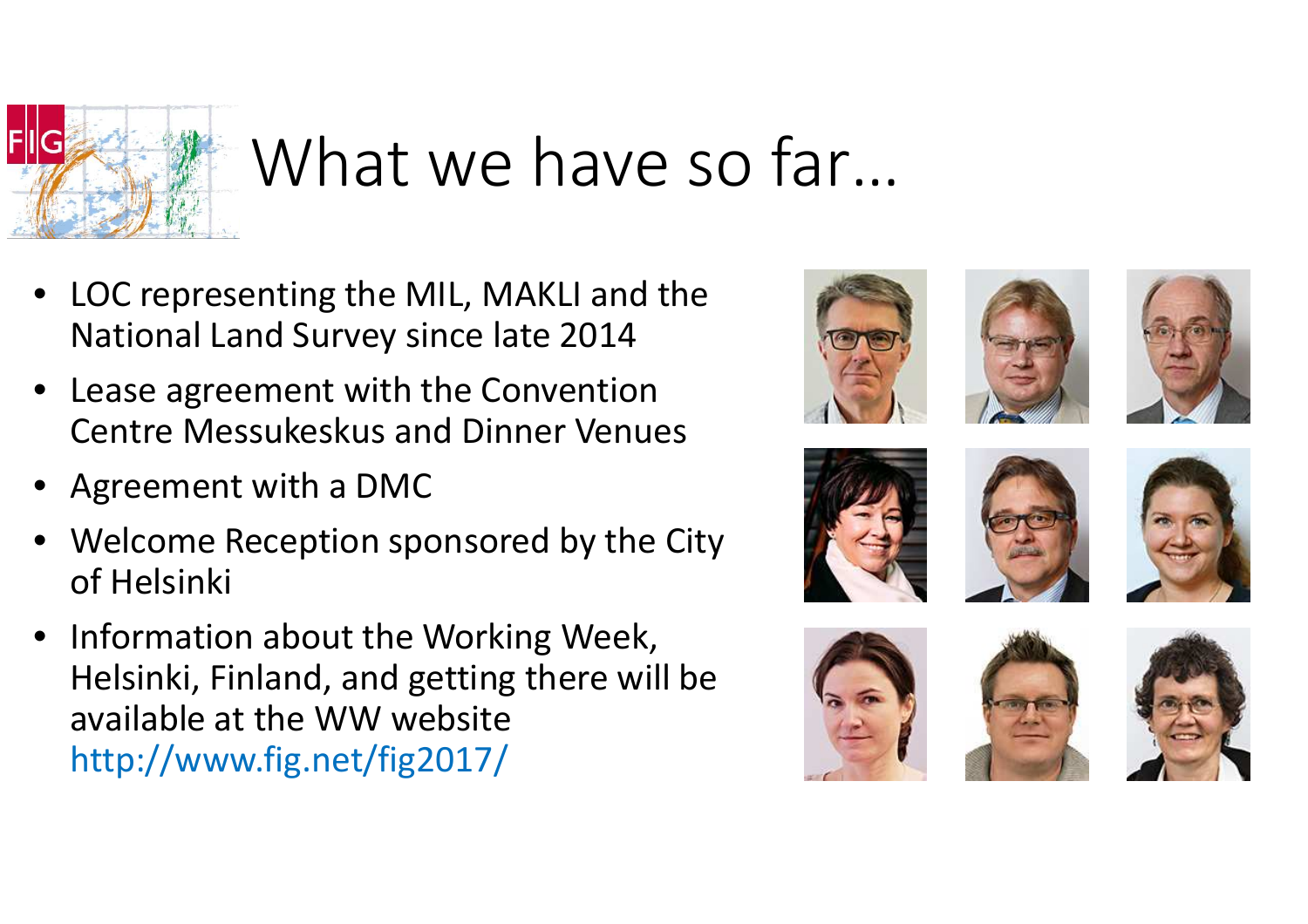

# Messukeskus - the Venue

- • Messukeskus Helsinki, Expo and Convention **Centre** 
	- Total area 113,700 m<sup>2</sup>, gross exhibition area 57,700 m²
	- 40 meeting rooms, 13 conference rooms in the halls
	- Largest auditorium 4,373 seats
	- A four-star hotel with 244 rooms
	- Situated 4 km from the city centre, 16 km from the airport
	- Easy access to and from the city centre by local trains (5 min)

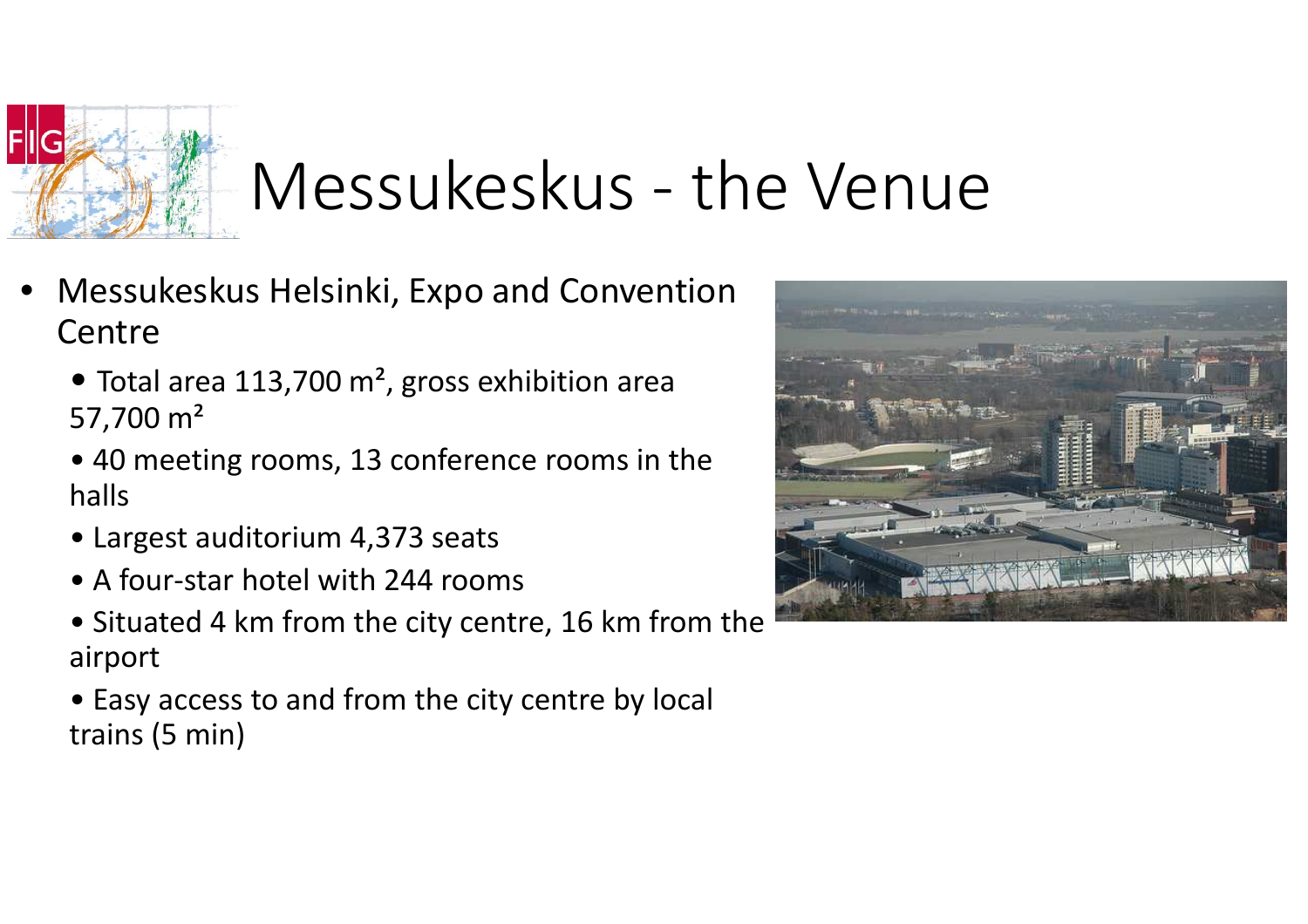

# Messukeskus Interior





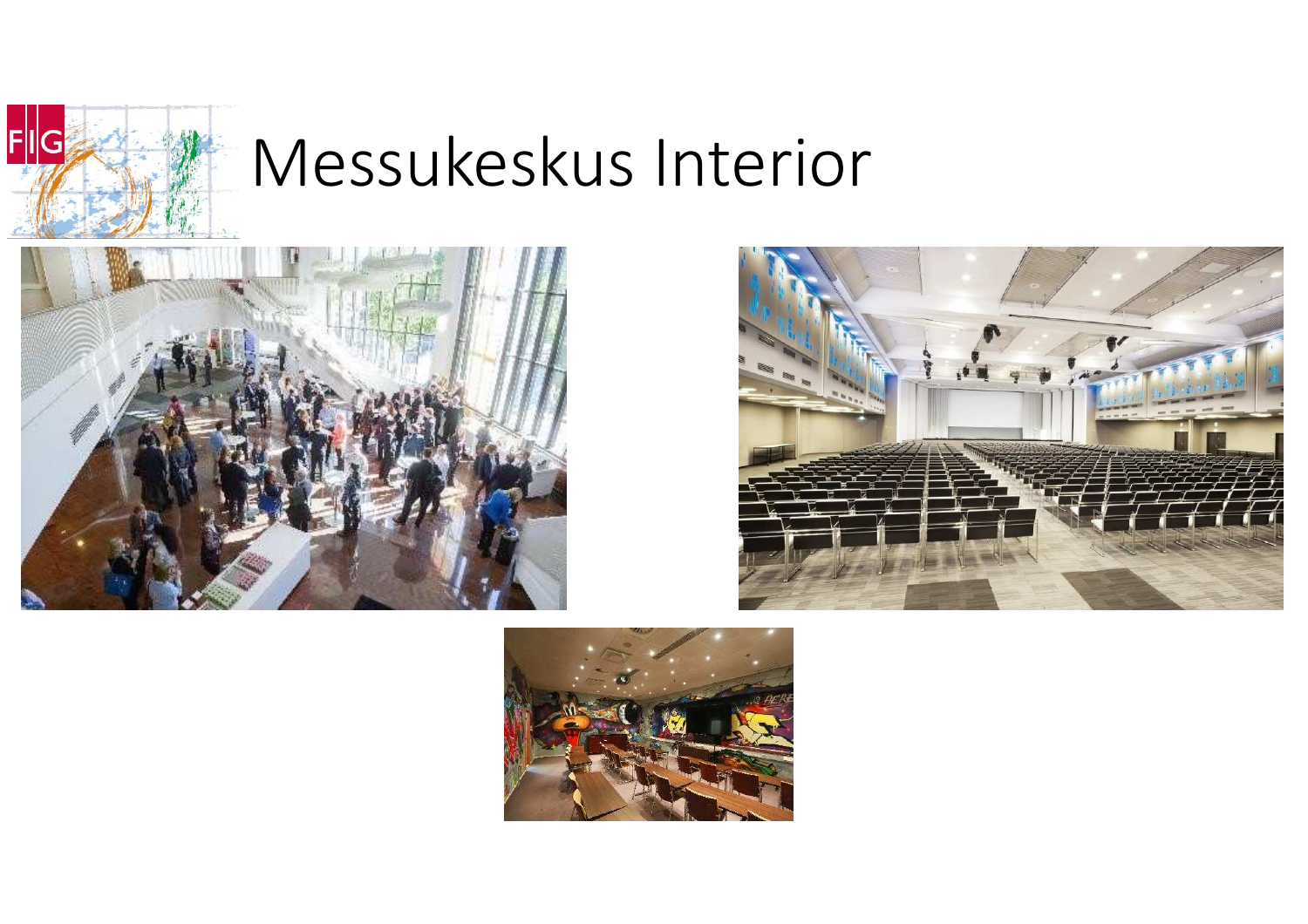

## Accommodation

- • Congress hotel next to the venue
- • Block reservation in various hotels within 3 km distance
	- 800 rooms
- • Moving around easy by train, bus and tram

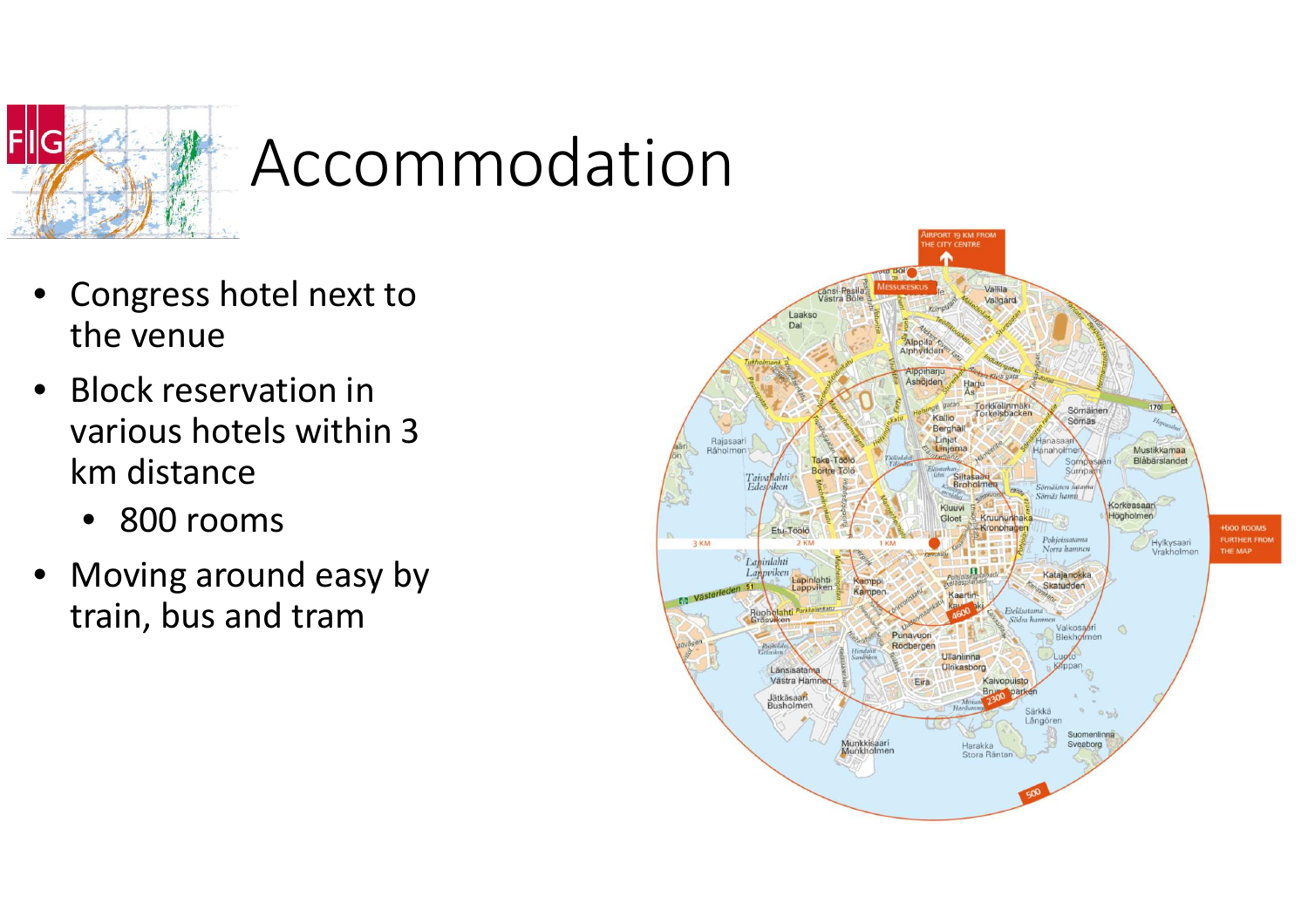

- Population: 5,5 Million (18,0/km2)
- •Area: 338 000 km2
- •Currency: Euro
- • Official languages: Finnish, Swedish
	- •English widely spoken

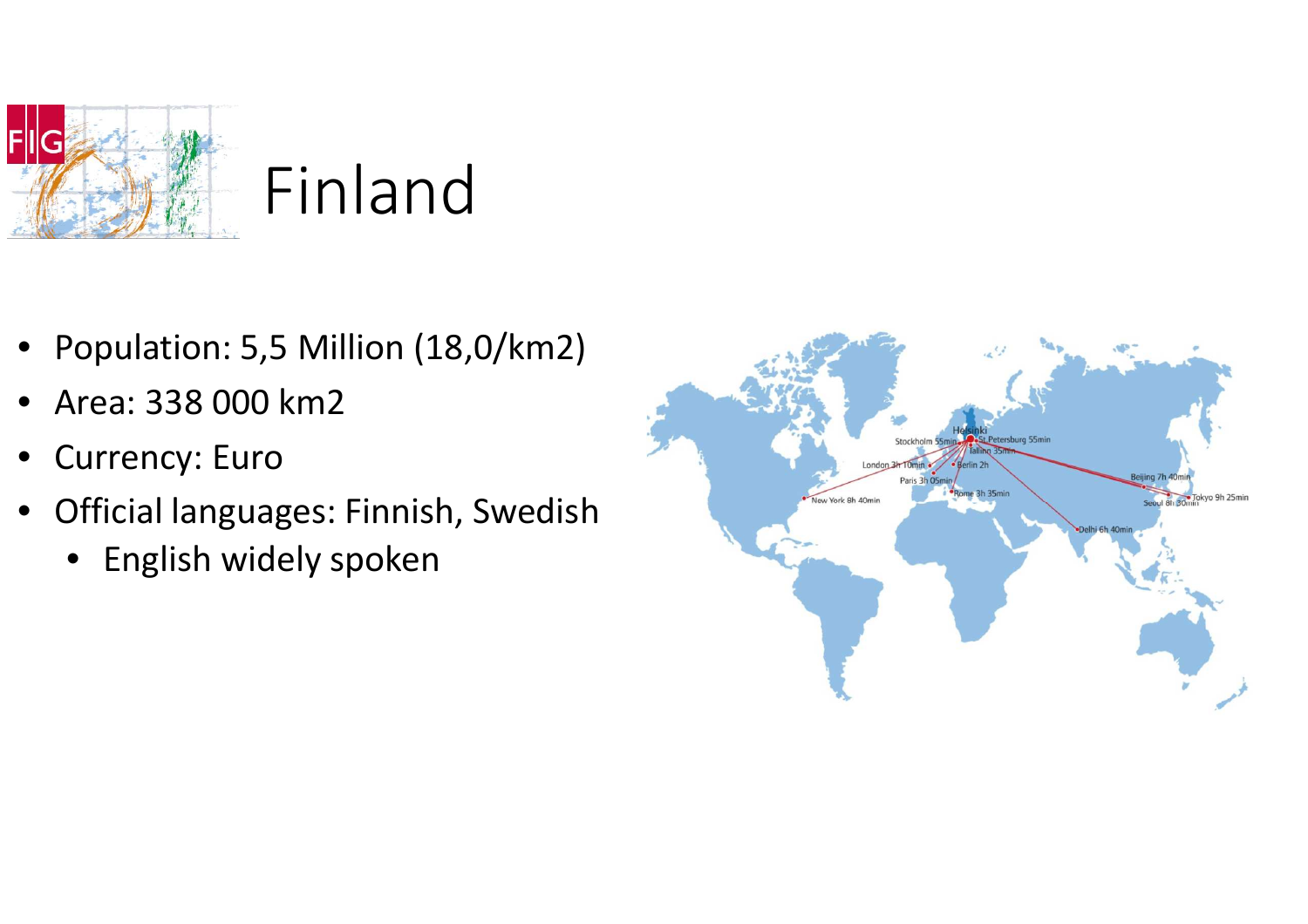

### Visa



Visa status unknown

Schengen member states<br>
Coher EU members outside Schengen Area but bound by same visa policy and<br>
special territories of the EU and Schengen member states<br>
Members of the EU with an independent visa policy<br>
Visa-free acces

<u> La abola de la componenta de la contra de la contra de la contra de la contra de la contra de la contra de la </u>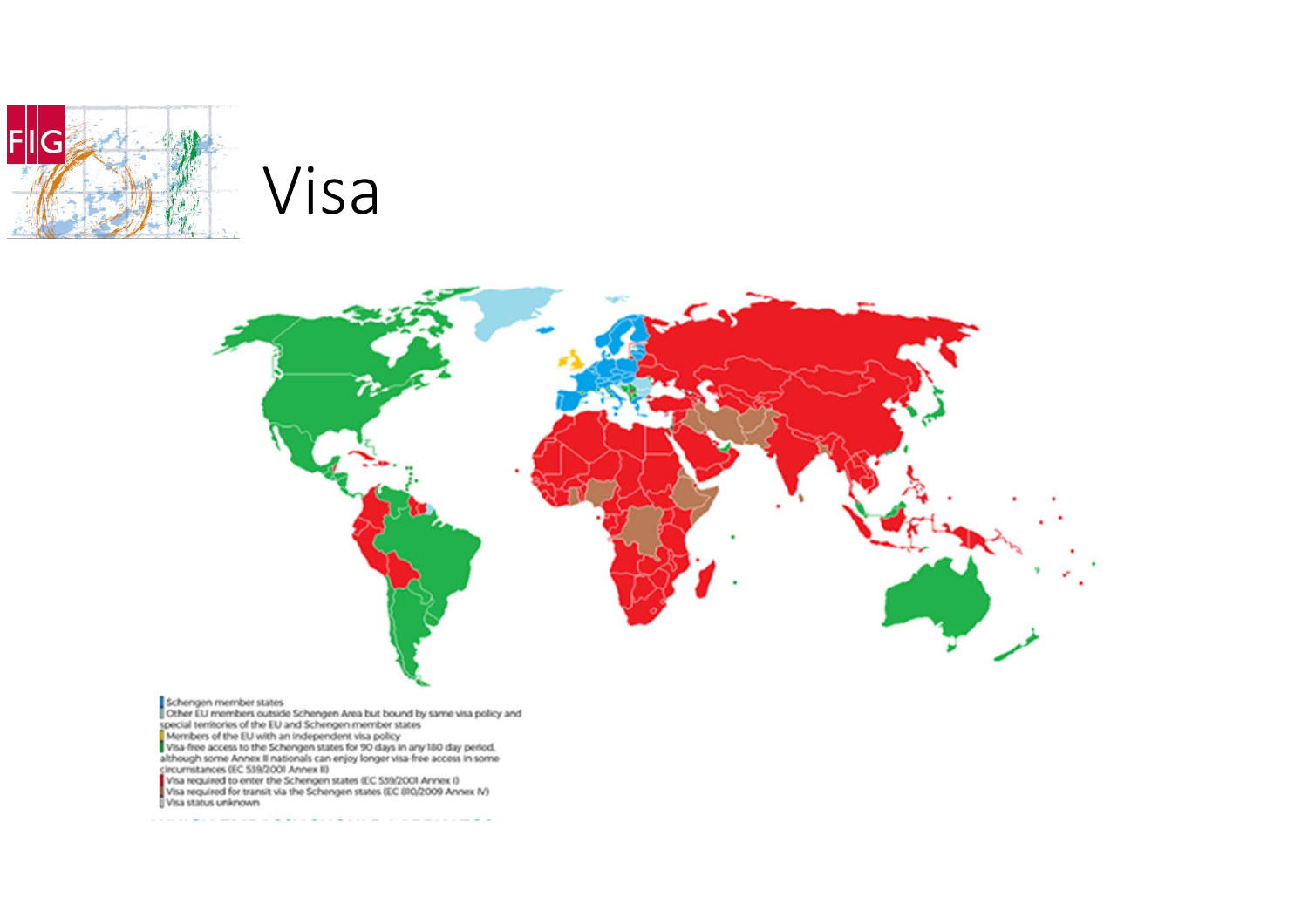